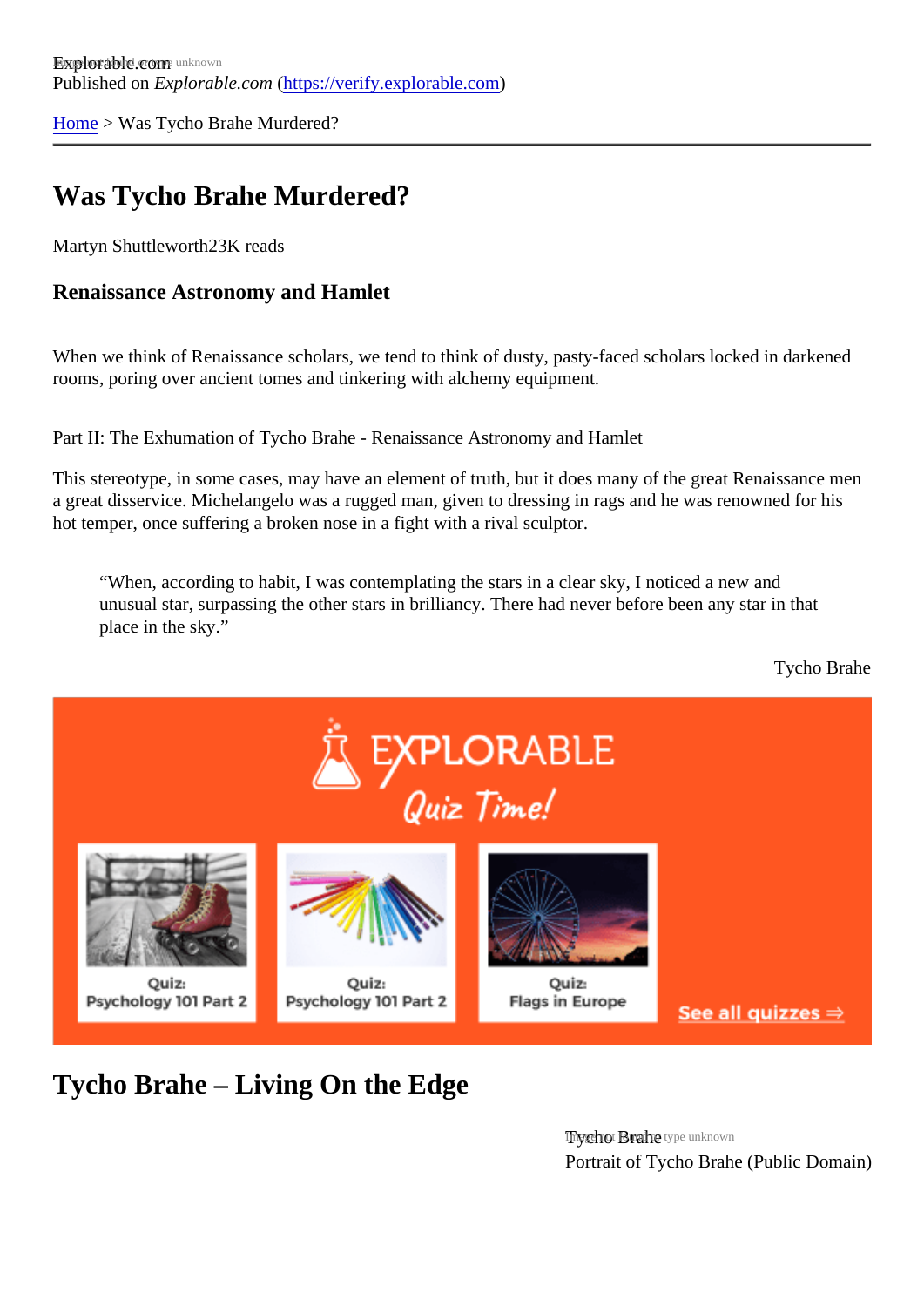Another man who breaks the stereotype was Tycho Brahe, surely one of the most fascinating scholars of the Renaissance, renowned for his hard drinking, 'bad boy' image. He allegedly lost his nose in a drunken rapier duel, so he had to wear a silver and gold prosthesis. However, despite this questionable lifestyle, he was on of the most brilliant astronomers of all time, marrying natural intelligence with intuition and dedication.

Tycho Brahe, in 1572, was the first astronomer to describe a supernova, using its appearance to challenge the Ptolemaic, geocentric model of the universe. In an era before the invention of the telescope, his accurate measurements of celestial bodies, using instruments he designed himself, laid the groundwork for the development of astronomy through **Re**naissance and th[e Enlightenmen](https://verify.explorable.com/science-and-enlightenment)t<sup>[2]</sup>.

However, controversy surrounds the death of Tycho Brahe, and modern research has shown that the offic cause of death, a twisted bladder, may be open to question. A research team from Aarhus, Denmark, has been given permission to exhume the body and is looking at a new angle: Was Tycho Brahe murdered?

## The Life of Tycho Brahe

Tycho Brahe (1546 – 1601) was born in Scania, a region of Denmark that is now part of Sweden. His father Otto Brahe, was a member of the Danish nobility, and he was taken in by his uncle, Jurgen Brahe, at the age of two. In 1559, at the age of 13, Tycho entered the University of Copenhagen, initially to study law, but he soon developed an interest in astronomy. The catalyst for this interest was the eclipse of August 21st, 156 a phenomenon that had been predicted by astronomers, the accuracy of the eclipse forecasts impressing young scholar deeply and determining his life course.

He purchased an astronomical book, known as an ephemeris, which gave the location of celestial bodies at different times. After studying this and many of the other available texts, he came to realize the weakness astronomy; very few texts and astronomers agreed about certain phenomena, making it difficult to make observations. In 1563, he wrote that this piecemeal gathering of information held back progress and that a concerted, long-term to chart the heavens was essential.

With the aid of his sister, Sophia, he began to take**Biatail®kyneas**purements of the heavens, meticulously In ot found or type unknown recording positions of celestial bodies, although this was before the discovery of the telescope, restricting accuracy. The young astronomer also made many improvements to the available astronomical instrument his quest for accuracy and perfection.

Sky Map, in Tycho Brahe's notebook (Public Domain) In 1572, Brahe, on a journey home from a dinner in Copenhagen, noticed people staring at the sky in amazement. Following their lead, he looked up and saw that a new star had appeared in the constellation Cassiopeia. Tycho immediately realized the importance of this discovery – the model of the universe proposed by Ptolemy must be wrong, because this new object proved that the heavens were not unchang or fixed in a firmament and there was a much more dynamic process in action.

Intrigued by the possibilities opened by this discovery, Brahe set out to make measurements of the new object, using surveying techniques to measure the position of the star at 6am and 6pm, every day. This twicedaily measurement, looking at the star at every half of a rotation of the earth, allowed him to use a method called the diurnal parallax to establish if the star was moving when compared to the background stars. After establishing that the parallax of the star was zero, this allowed him to state that the object was much furthe away than the moon or planets.